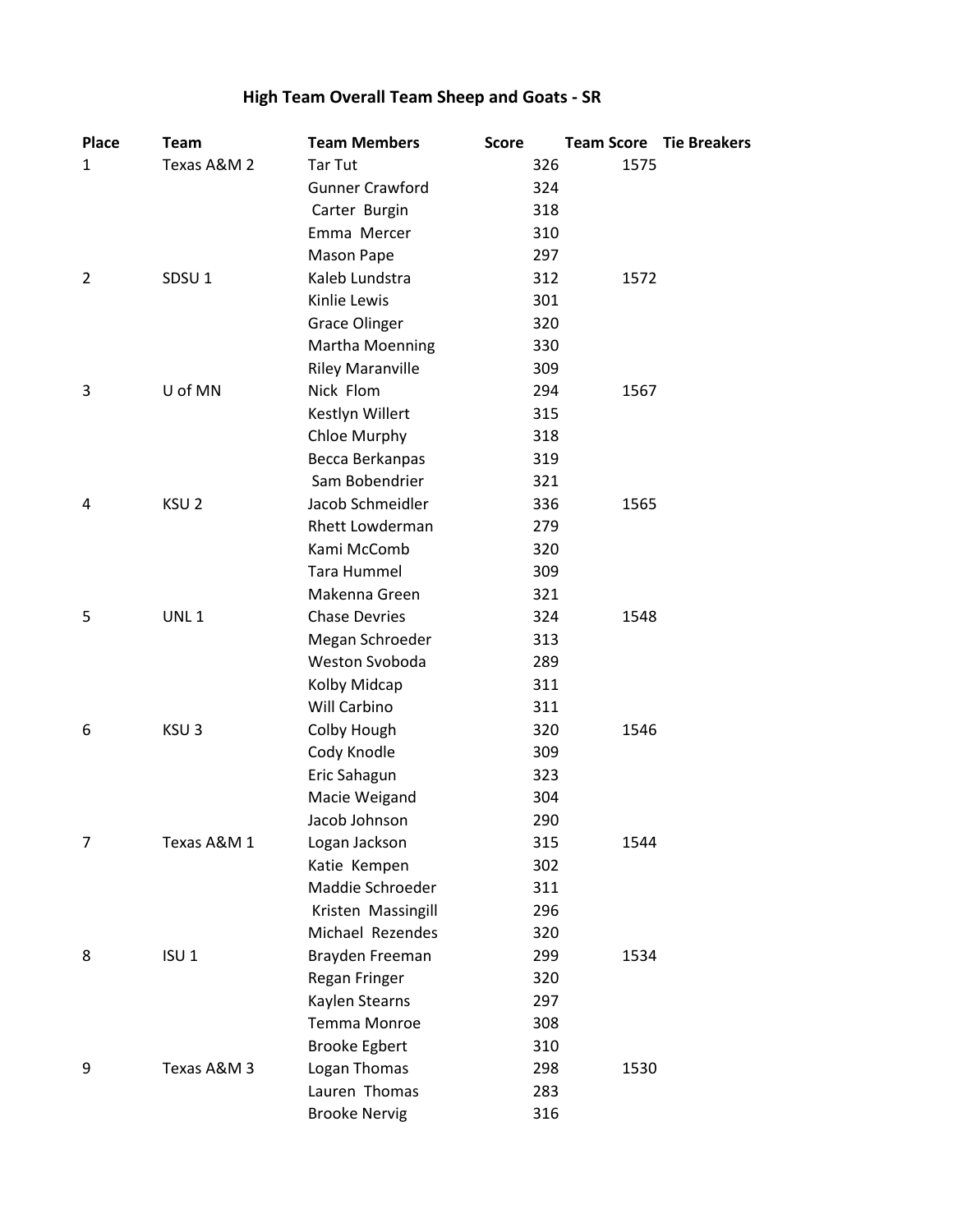|    |                    | Gage Hogan                | 327 |      |
|----|--------------------|---------------------------|-----|------|
|    |                    | Seth Hilfiker             | 306 |      |
| 10 | Western Illinois 1 | Jeb Schwager              | 308 | 1517 |
|    |                    | <b>Emily Fry</b>          | 299 |      |
|    |                    | Sawyer Schlipf            | 306 |      |
|    |                    | Nate Brookshire           | 315 |      |
|    |                    | Gage Tebo                 | 289 |      |
| 11 | SDSU <sub>3</sub>  | Dani Houghtaling          | 290 | 1506 |
|    |                    | Jeff Paulsen              | 298 |      |
|    |                    | Abbi Steeke               | 308 |      |
|    |                    | Lauren Swan               | 317 |      |
|    |                    | <b>Ryleigh Laib</b>       | 293 |      |
| 12 | SDSU <sub>2</sub>  | <b>Wyatt Helms</b>        | 291 | 1504 |
|    |                    | Jace Stagemeyer           | 306 |      |
|    |                    | <b>Riley Leeson</b>       | 298 |      |
|    |                    | Tessa Herman              | 325 |      |
|    |                    | <b>Brendan Kroksh</b>     | 284 |      |
| 13 | <b>CSU</b>         | Clayton Walsh             | 290 | 1498 |
|    |                    | <b>Ryleigh Travers</b>    | 317 |      |
|    |                    | Paige Miller              | 289 |      |
|    |                    | <b>Brooklyn Moore</b>     | 301 |      |
|    |                    | <b>Tessa Tomlinson</b>    | 301 |      |
| 14 | ISU <sub>2</sub>   | Wyatt Johnson             | 297 | 1494 |
|    |                    | Kinsee Lettinga           | 309 |      |
|    |                    | <b>Brodrick Schmidt</b>   | 386 |      |
|    |                    | Sawyer Naatz              | 396 |      |
|    |                    | <b>Taylor Feikert</b>     | 306 |      |
| 15 | Purdue             | Anna Aarstad              | 321 | 1490 |
|    |                    | <b>Ashley Porter</b>      | 290 |      |
|    |                    | Victoria Warren           | 288 |      |
|    |                    | <b>Ryan Frantz</b>        | 298 |      |
|    |                    | <b>Bailey Grunkemeyer</b> | 293 |      |
| 16 | U of Illinois      | Cole Neubauer             | 265 | 1441 |
|    |                    | <b>Garrett Rhode</b>      | 310 |      |
|    |                    | Ainsley Peterson          | 279 |      |
|    |                    | Evan Link                 | 304 |      |
|    |                    | Lukas Hadden              | 283 |      |
| 17 | UNL <sub>2</sub>   | Lauren Kaliff             | 298 | 1431 |
|    |                    | Bryn Hannan               | 249 |      |
|    |                    | <b>Blake Wert</b>         | 289 |      |
|    |                    | Layne Miller              | 302 |      |
|    |                    | <b>Tyler Perrin</b>       | 293 |      |
| 18 | U of MO            | Caleigh Grote             | 280 | 1421 |
|    |                    | Sydney Burkemper          | 283 |      |
|    |                    | Lauren Crutsinger         | 317 |      |
|    |                    | <b>Clint Bailey</b>       | 295 |      |
|    |                    | Hannah Hoelscher          | 246 |      |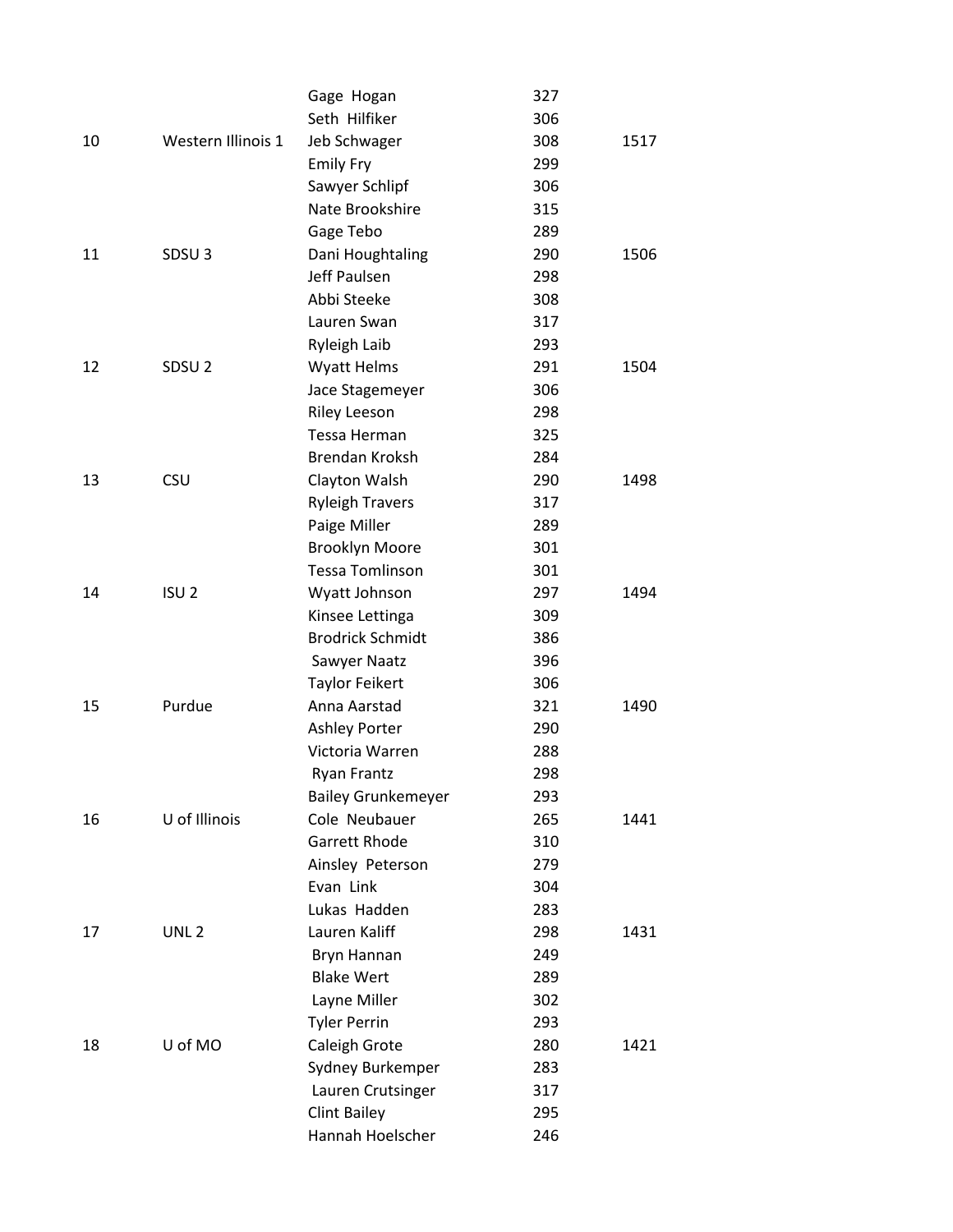| 19 | Fort Hays   | <b>Clayton Cross</b>  | 299 | 1340 |
|----|-------------|-----------------------|-----|------|
|    |             | Avery Leach           | 286 |      |
|    |             | Cody Bradley          | 258 |      |
|    |             | Meghan Anderson       | 259 |      |
|    |             | <b>Wyatt Reece</b>    | 238 |      |
| 20 | <b>NDSU</b> | <b>Brock Erickson</b> | 293 | 1335 |
|    |             | Jade Koski            | 260 |      |
|    |             | Karagan Friedt        | 268 |      |
|    |             | Katherine Mastey      | 268 |      |
|    |             | Josi Solsaa           | 246 |      |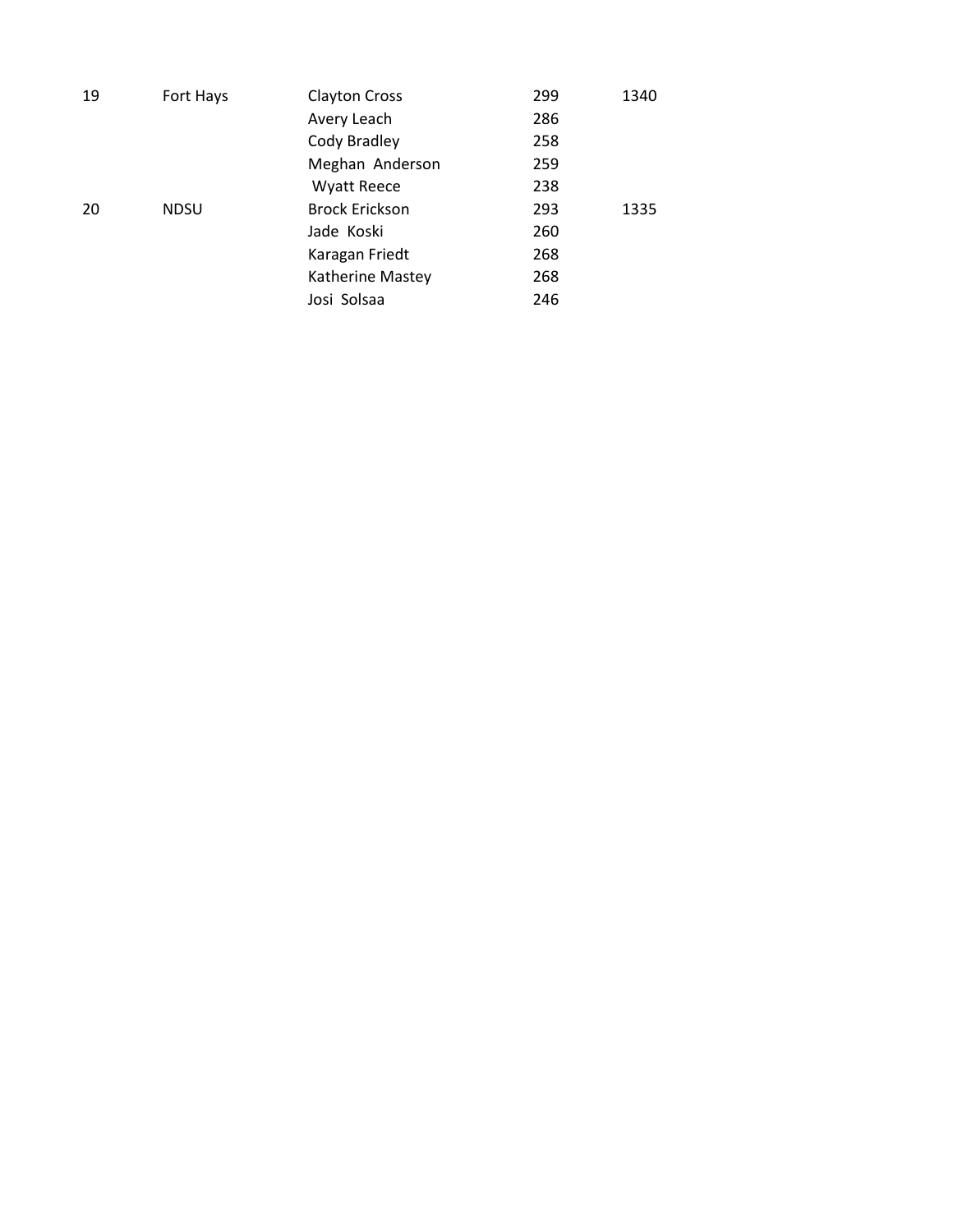# **High Team Overall Team Swine - SR**

| <b>Tar Tut</b><br>Texas A&M 2<br>227<br>1101<br>1<br><b>Gunner Crawford</b><br>226<br>Carter Burgin<br>218<br>Emma Mercer<br>219<br>211<br>Mason Pape |  |
|-------------------------------------------------------------------------------------------------------------------------------------------------------|--|
|                                                                                                                                                       |  |
|                                                                                                                                                       |  |
|                                                                                                                                                       |  |
|                                                                                                                                                       |  |
|                                                                                                                                                       |  |
| $\overline{2}$<br>Texas A&M 1<br>Logan Jackson<br>229<br>1063                                                                                         |  |
| Katie Kempen<br>212                                                                                                                                   |  |
| Maddie Schroeder<br>179                                                                                                                               |  |
| 224<br>Kristen Massingill                                                                                                                             |  |
| Michael Rezendes<br>219                                                                                                                               |  |
| ISU <sub>1</sub><br>3<br>Brayden Freeman<br>224<br>1036                                                                                               |  |
| 221<br>Regan Fringer                                                                                                                                  |  |
| Kaylen Stearns<br>211                                                                                                                                 |  |
| Temma Monroe<br>221                                                                                                                                   |  |
| <b>Brooke Egbert</b><br>159                                                                                                                           |  |
| <b>CSU</b><br>230<br>Clayton Walsh<br>1031<br>4                                                                                                       |  |
| <b>Ryleigh Travers</b><br>205                                                                                                                         |  |
| Paige Miller<br>173                                                                                                                                   |  |
| <b>Brooklyn Moore</b><br>215                                                                                                                          |  |
| <b>Tessa Tomlinson</b><br>208                                                                                                                         |  |
| 5<br>Western Illinois 1<br>162<br>Jeb Schwager<br>1030                                                                                                |  |
| <b>Emily Fry</b><br>217                                                                                                                               |  |
| Sawyer Schlipf<br>207                                                                                                                                 |  |
| Nate Brookshire<br>226                                                                                                                                |  |
| Gage Tebo<br>218                                                                                                                                      |  |
| SDSU <sub>1</sub><br>Kaleb Lundstra<br>201<br>1013<br>6                                                                                               |  |
| Kinlie Lewis<br>173                                                                                                                                   |  |
| <b>Grace Olinger</b><br>214                                                                                                                           |  |
| Martha Moenning<br>223                                                                                                                                |  |
| <b>Riley Maranville</b><br>202                                                                                                                        |  |
| $\overline{7}$<br>Fort Hays<br><b>Clayton Cross</b><br>219<br>1003                                                                                    |  |
| Avery Leach<br>197                                                                                                                                    |  |
| Cody Bradley<br>164                                                                                                                                   |  |
| Meghan Anderson<br>213                                                                                                                                |  |
| 210<br><b>Wyatt Reece</b>                                                                                                                             |  |
| UNL1<br><b>Chase Devries</b><br>8<br>207<br>999                                                                                                       |  |
| Megan Schroeder<br>219                                                                                                                                |  |
| Weston Svoboda<br>215                                                                                                                                 |  |
| Kolby Midcap<br>157                                                                                                                                   |  |
| 201<br>Will Carbino                                                                                                                                   |  |
| 9<br>Purdue<br>Anna Aarstad<br>167<br>997                                                                                                             |  |
| <b>Ashley Porter</b><br>221                                                                                                                           |  |
| Victoria Warren<br>214                                                                                                                                |  |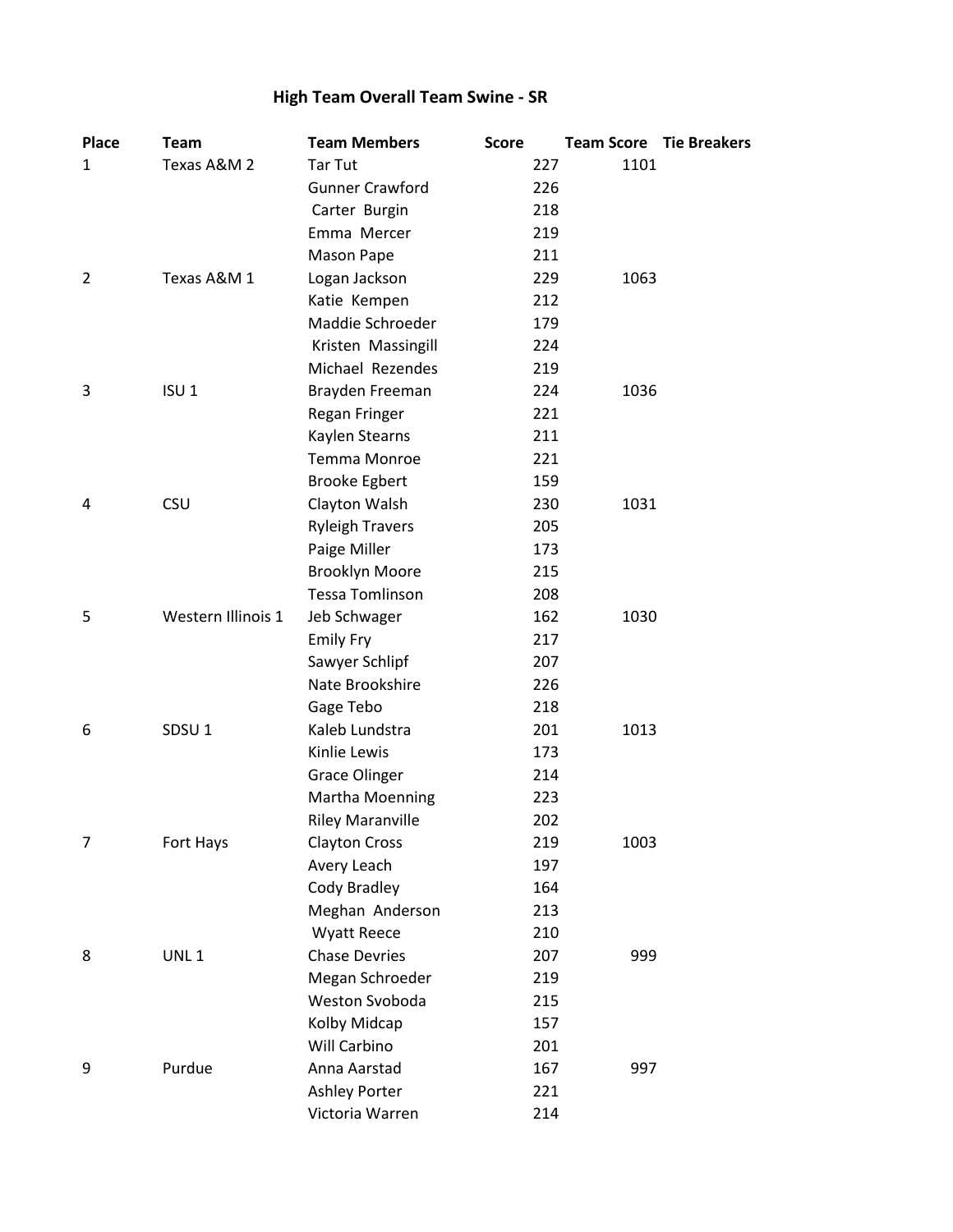|    |                   | <b>Ryan Frantz</b>        | 200 |     |
|----|-------------------|---------------------------|-----|-----|
|    |                   | <b>Bailey Grunkemeyer</b> | 195 |     |
| 10 | ISU <sub>2</sub>  | Wyatt Johnson             | 200 | 996 |
|    |                   | Kinsee Lettinga           | 195 |     |
|    |                   | <b>Brodrick Schmidt</b>   | 202 |     |
|    |                   | Sawyer Naatz              | 201 |     |
|    |                   | <b>Taylor Feikert</b>     | 198 |     |
| 11 | KSU <sub>2</sub>  | Jacob Schmeidler          | 201 | 979 |
|    |                   | <b>Rhett Lowderman</b>    | 186 |     |
|    |                   | Kami McComb               | 172 |     |
|    |                   | Tara Hummel               | 199 |     |
|    |                   | Makenna Green             | 221 |     |
| 12 | Texas A&M 3       | Logan Thomas              | 172 | 977 |
|    |                   | Lauren Thomas             | 207 |     |
|    |                   | <b>Brooke Nervig</b>      | 181 |     |
|    |                   | Gage Hogan                | 213 |     |
|    |                   | Seth Hilfiker             | 204 |     |
| 13 | SDSU <sub>3</sub> | Dani Houghtaling          | 169 | 974 |
|    |                   | Jeff Paulsen              | 224 |     |
|    |                   | Abbi Steeke               | 202 |     |
|    |                   | Lauren Swan               | 179 |     |
|    |                   | Ryleigh Laib              | 200 |     |
| 14 | UNL <sub>2</sub>  | Lauren Kaliff             | 219 | 965 |
|    |                   | Bryn Hannan               | 199 |     |
|    |                   | <b>Blake Wert</b>         | 198 |     |
|    |                   | Layne Miller              | 163 |     |
|    |                   | <b>Tyler Perrin</b>       | 186 |     |
| 15 | KSU <sub>3</sub>  | Colby Hough               | 177 | 962 |
|    |                   | Cody Knodle               | 197 |     |
|    |                   | Eric Sahagun              | 189 |     |
|    |                   | Macie Weigand             | 206 |     |
|    |                   | Jacob Johnson             | 193 |     |
| 16 | U of MN           | Nick Flom                 | 182 | 961 |
|    |                   | Kestlyn Willert           | 197 |     |
|    |                   | Chloe Murphy              | 202 |     |
|    |                   | Becca Berkanpas           | 169 |     |
|    |                   | Sam Bobendrier            | 211 |     |
| 17 | SDSU <sub>2</sub> | <b>Wyatt Helms</b>        | 203 | 960 |
|    |                   | Jace Stagemeyer           | 202 |     |
|    |                   | <b>Riley Leeson</b>       | 213 |     |
|    |                   | Tessa Herman              | 181 |     |
|    |                   | <b>Brendan Kroksh</b>     | 161 |     |
| 18 | U of Illinois     | Cole Neubauer             | 212 | 954 |
|    |                   | <b>Garrett Rhode</b>      | 200 |     |
|    |                   | Ainsley Peterson          | 189 |     |
|    |                   | Evan Link                 | 170 |     |
|    |                   | Lukas Hadden              | 183 |     |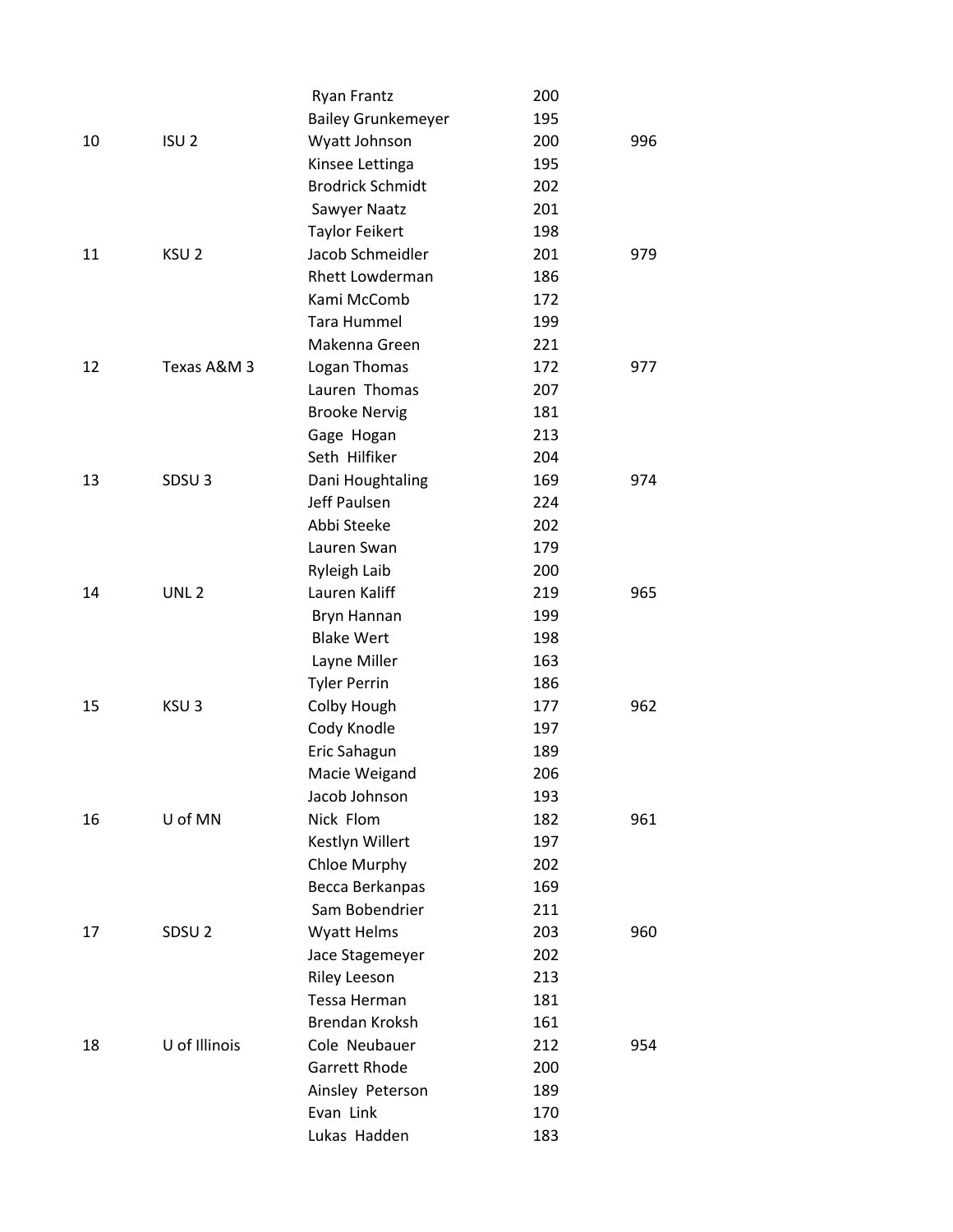| 19 | <b>NDSU</b> | <b>Brock Erickson</b> | 199 | 940 |
|----|-------------|-----------------------|-----|-----|
|    |             | Jade Koski            | 199 |     |
|    |             | Karagan Friedt        | 174 |     |
|    |             | Katherine Mastey      | 173 |     |
|    |             | Josi Solsaa           | 195 |     |
| 20 | U of MO     | Caleigh Grote         | 206 | 925 |
|    |             | Sydney Burkemper      | 198 |     |
|    |             | Lauren Crutsinger     | 185 |     |
|    |             | <b>Clint Bailey</b>   | 151 |     |
|    |             | Hannah Hoelscher      | 185 |     |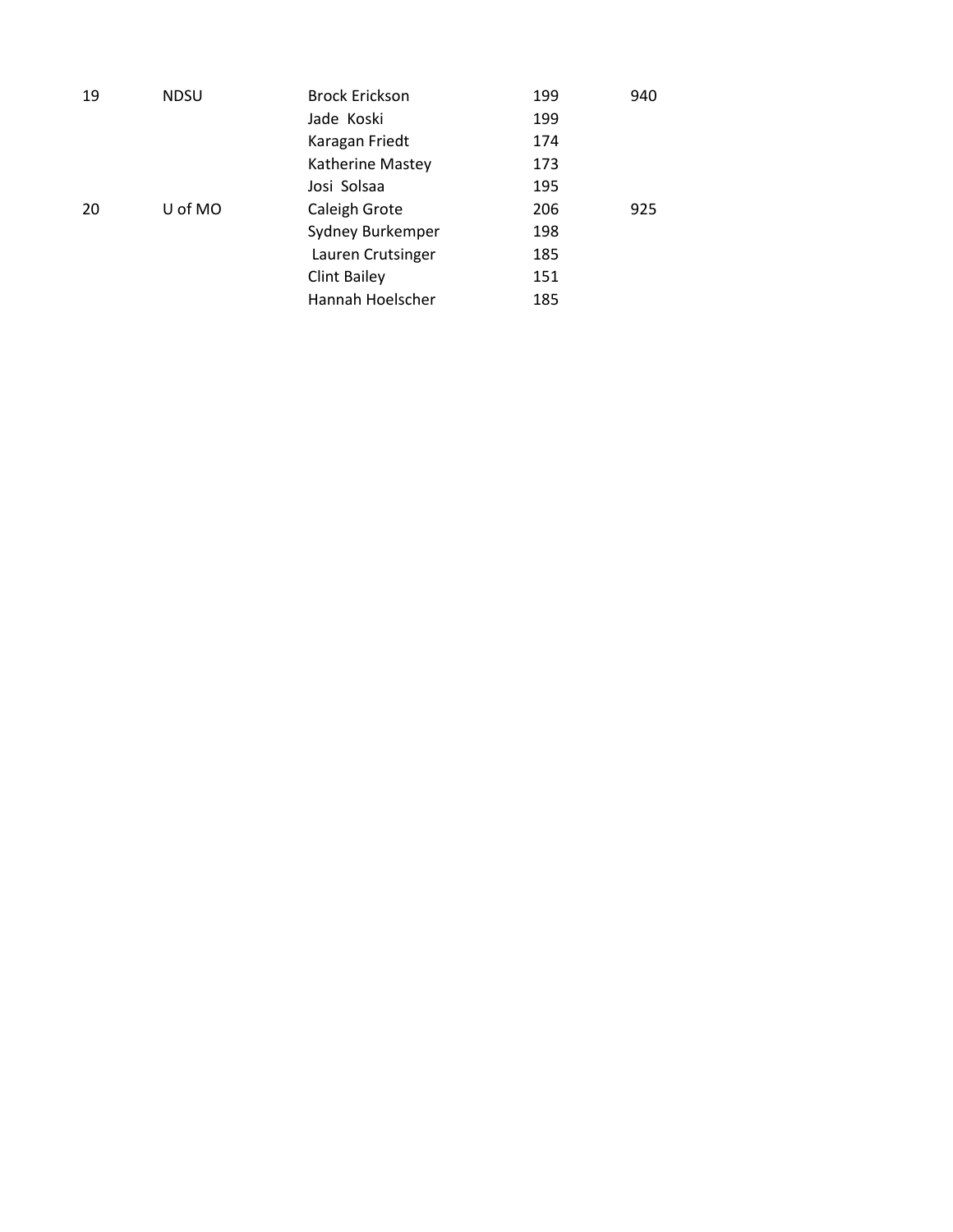# **High Team Overall Team Cattle - SR**

| <b>Place</b>   | <b>Team</b>        | <b>Team Members</b>    | <b>Score</b> | <b>Team Score Tie Breakers</b> |  |
|----------------|--------------------|------------------------|--------------|--------------------------------|--|
| 1              | Texas A&M 1        | Logan Jackson          | 379          | 1766                           |  |
|                |                    | Katie Kempen           | 364          |                                |  |
|                |                    | Maddie Schroeder       | 341          |                                |  |
|                |                    | Kristen Massingill     | 340          |                                |  |
|                |                    | Michael Rezendes       | 342          |                                |  |
| 2              | Western Illinois 1 | Jeb Schwager           | 350          | 1744                           |  |
|                |                    | <b>Emily Fry</b>       | 340          |                                |  |
|                |                    | Sawyer Schlipf         | 340          |                                |  |
|                |                    | Nate Brookshire        | 361          |                                |  |
|                |                    | Gage Tebo              | 353          |                                |  |
| 3              | <b>CSU</b>         | Clayton Walsh          | 349          | 1712                           |  |
|                |                    | <b>Ryleigh Travers</b> | 360          |                                |  |
|                |                    | Paige Miller           | 339          |                                |  |
|                |                    | <b>Brooklyn Moore</b>  | 332          |                                |  |
|                |                    | <b>Tessa Tomlinson</b> | 332          |                                |  |
| 4              | ISU <sub>1</sub>   | Brayden Freeman        | 335          | 1693                           |  |
|                |                    | Regan Fringer          | 339          |                                |  |
|                |                    | Kaylen Stearns         | 329          |                                |  |
|                |                    | Temma Monroe           | 355          |                                |  |
|                |                    | <b>Brooke Egbert</b>   | 335          |                                |  |
| 5              | KSU <sub>2</sub>   | Jacob Schmeidler       | 348          | 1689                           |  |
|                |                    | Rhett Lowderman        | 335          |                                |  |
|                |                    | Kami McComb            | 343          |                                |  |
|                |                    | Tara Hummel            | 332          |                                |  |
|                |                    | Makenna Green          | 331          |                                |  |
| 6              | KSU <sub>3</sub>   | Colby Hough            | 332          | 1680                           |  |
|                |                    | Cody Knodle            | 355          |                                |  |
|                |                    | Eric Sahagun           | 345          |                                |  |
|                |                    | Macie Weigand          | 337          |                                |  |
|                |                    | Jacob Johnson          | 311          |                                |  |
| $\overline{7}$ | SDSU <sub>2</sub>  | <b>Wyatt Helms</b>     | 330          | 1677                           |  |
|                |                    | Jace Stagemeyer        | 335          |                                |  |
|                |                    | <b>Riley Leeson</b>    | 350          |                                |  |
|                |                    | Tessa Herman           | 319          |                                |  |
|                |                    | Brendan Kroksh         | 343          |                                |  |
| 8              | Texas A&M 2        | Tar Tut                | 347          | 1665                           |  |
|                |                    | <b>Gunner Crawford</b> | 356          |                                |  |
|                |                    | Carter Burgin          | 321          |                                |  |
|                |                    | Emma Mercer            | 317          |                                |  |
|                |                    | Mason Pape             | 324          |                                |  |
| 9              | SDSU <sub>1</sub>  | Kaleb Lundstra         | 342          | 1662                           |  |
|                |                    | Kinlie Lewis           | 334          |                                |  |
|                |                    | <b>Grace Olinger</b>   | 336          |                                |  |
|                |                    |                        |              |                                |  |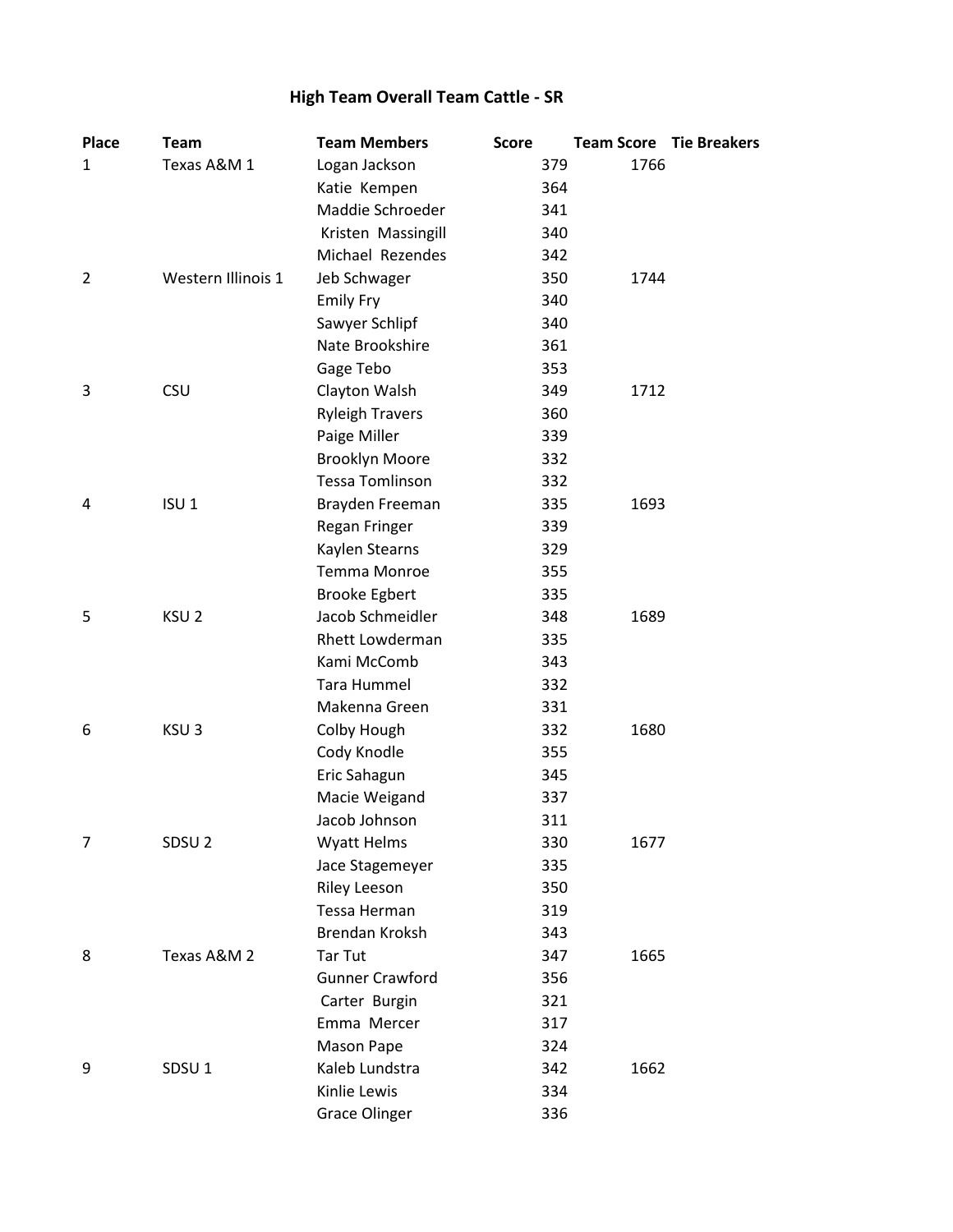|    |                  | Martha Moenning           | 330 |      |     |
|----|------------------|---------------------------|-----|------|-----|
|    |                  | <b>Riley Maranville</b>   | 320 |      |     |
| 10 | U of MN          | Nick Flom                 | 330 | 1622 |     |
|    |                  | Kestlyn Willert           | 356 |      |     |
|    |                  | Chloe Murphy              | 332 |      |     |
|    |                  | Becca Berkanpas           | 293 |      |     |
|    |                  | Sam Bobendrier            | 311 |      |     |
| 11 | Purdue           | Anna Aarstad              | 354 | 1614 |     |
|    |                  | <b>Ashley Porter</b>      | 298 |      |     |
|    |                  | Victoria Warren           | 299 |      |     |
|    |                  | <b>Ryan Frantz</b>        | 356 |      |     |
|    |                  | <b>Bailey Grunkemeyer</b> | 307 |      |     |
| 12 | Texas A&M 3      | Logan Thomas              | 312 | 1592 |     |
|    |                  | Lauren Thomas             | 344 |      |     |
|    |                  | <b>Brooke Nervig</b>      | 310 |      |     |
|    |                  | Gage Hogan                | 336 |      |     |
|    |                  | Seth Hilfiker             | 290 |      |     |
| 13 | UNL <sub>1</sub> | <b>Chase Devries</b>      | 310 | 1583 |     |
|    |                  | Megan Schroeder           | 330 |      |     |
|    |                  | Weston Svoboda            | 330 |      |     |
|    |                  | Kolby Midcap              | 303 |      |     |
|    |                  | Will Carbino              | 310 |      |     |
| 14 | U of Illinois    | Cole Neubauer             | 290 | 1553 | 604 |
|    |                  | Garrett Rhode             | 348 |      |     |
|    |                  | Ainsley Peterson          | 303 |      |     |
|    |                  | Evan Link                 | 312 |      |     |
|    |                  | Lukas Hadden              | 330 |      |     |
| 15 | ISU <sub>2</sub> | Wyatt Johnson             | 318 | 1553 | 600 |
|    |                  | Kinsee Lettinga           | 295 |      |     |
|    |                  | <b>Brodrick Schmidt</b>   | 327 |      |     |
|    |                  | Sawyer Naatz              | 315 |      |     |
|    |                  | <b>Taylor Feikert</b>     | 298 |      |     |
| 16 | U of MO          | Caleigh Grote             | 317 | 1539 |     |
|    |                  | Sydney Burkemper          | 315 |      |     |
|    |                  | Lauren Crutsinger         | 326 |      |     |
|    |                  | <b>Clint Bailey</b>       | 271 |      |     |
|    |                  | Hannah Hoelscher          | 310 |      |     |
| 17 | UNL <sub>2</sub> | Lauren Kaliff             | 288 | 1481 |     |
|    |                  | Bryn Hannan               | 300 |      |     |
|    |                  | <b>Blake Wert</b>         | 322 |      |     |
|    |                  | Layne Miller              | 296 |      |     |
|    |                  | <b>Tyler Perrin</b>       | 275 |      |     |
| 18 | <b>NDSU</b>      | <b>Brock Erickson</b>     | 309 | 1466 |     |
|    |                  | Jade Koski                | 293 |      |     |
|    |                  | Karagan Friedt            | 309 |      |     |
|    |                  | Katherine Mastey          | 292 |      |     |
|    |                  | Josi Solsaa               | 263 |      |     |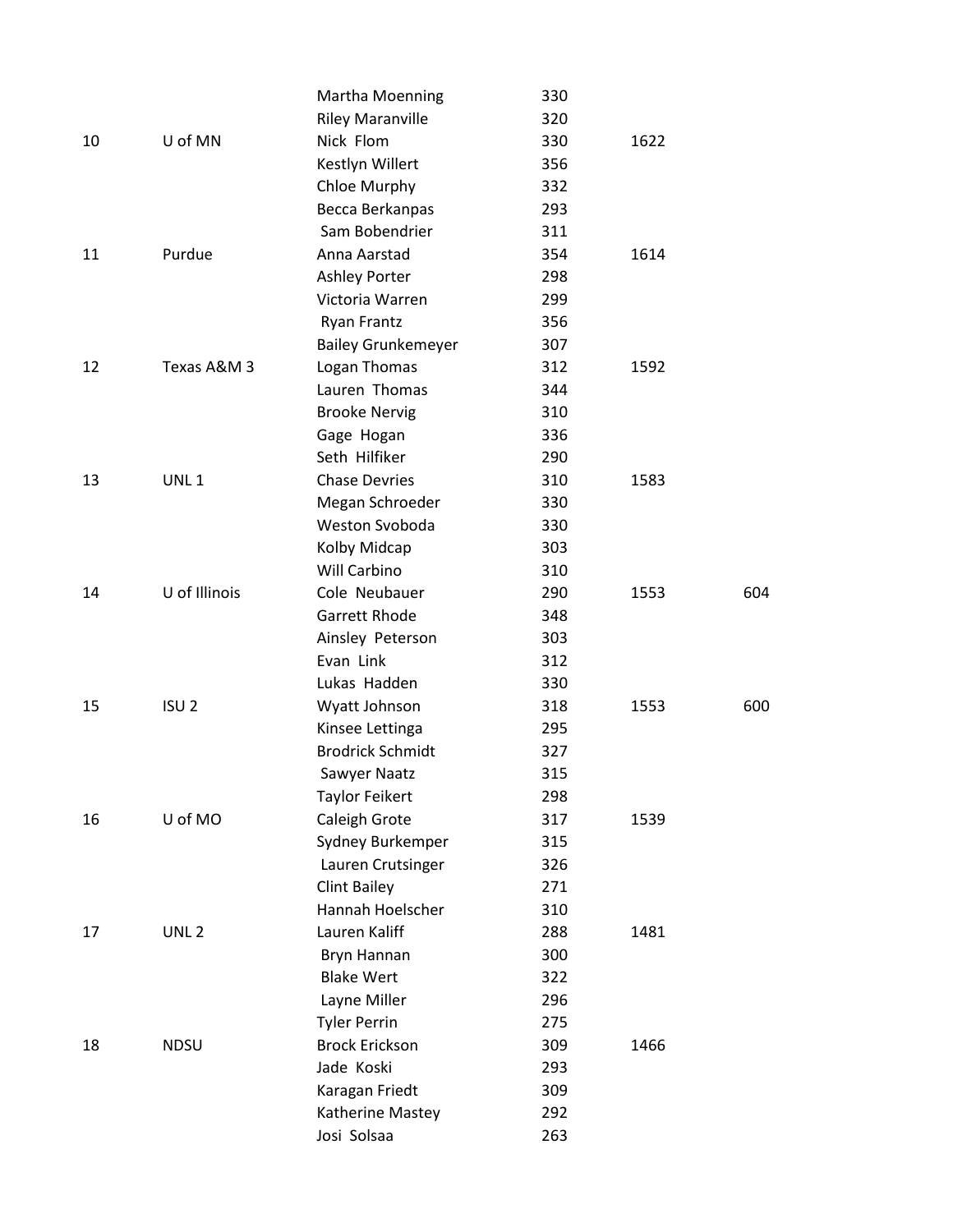| 19 | SDSU <sub>3</sub> | Dani Houghtaling     | 283 | 1447 |
|----|-------------------|----------------------|-----|------|
|    |                   | Jeff Paulsen         | 332 |      |
|    |                   | Abbi Steeke          | 273 |      |
|    |                   | Lauren Swan          | 266 |      |
|    |                   | Ryleigh Laib         | 293 |      |
| 20 | Fort Hays         | <b>Clayton Cross</b> | 295 | 1425 |
|    |                   | Avery Leach          | 293 |      |
|    |                   | Cody Bradley         | 274 |      |
|    |                   | Meghan Anderson      | 268 |      |
|    |                   | <b>Wyatt Reece</b>   | 295 |      |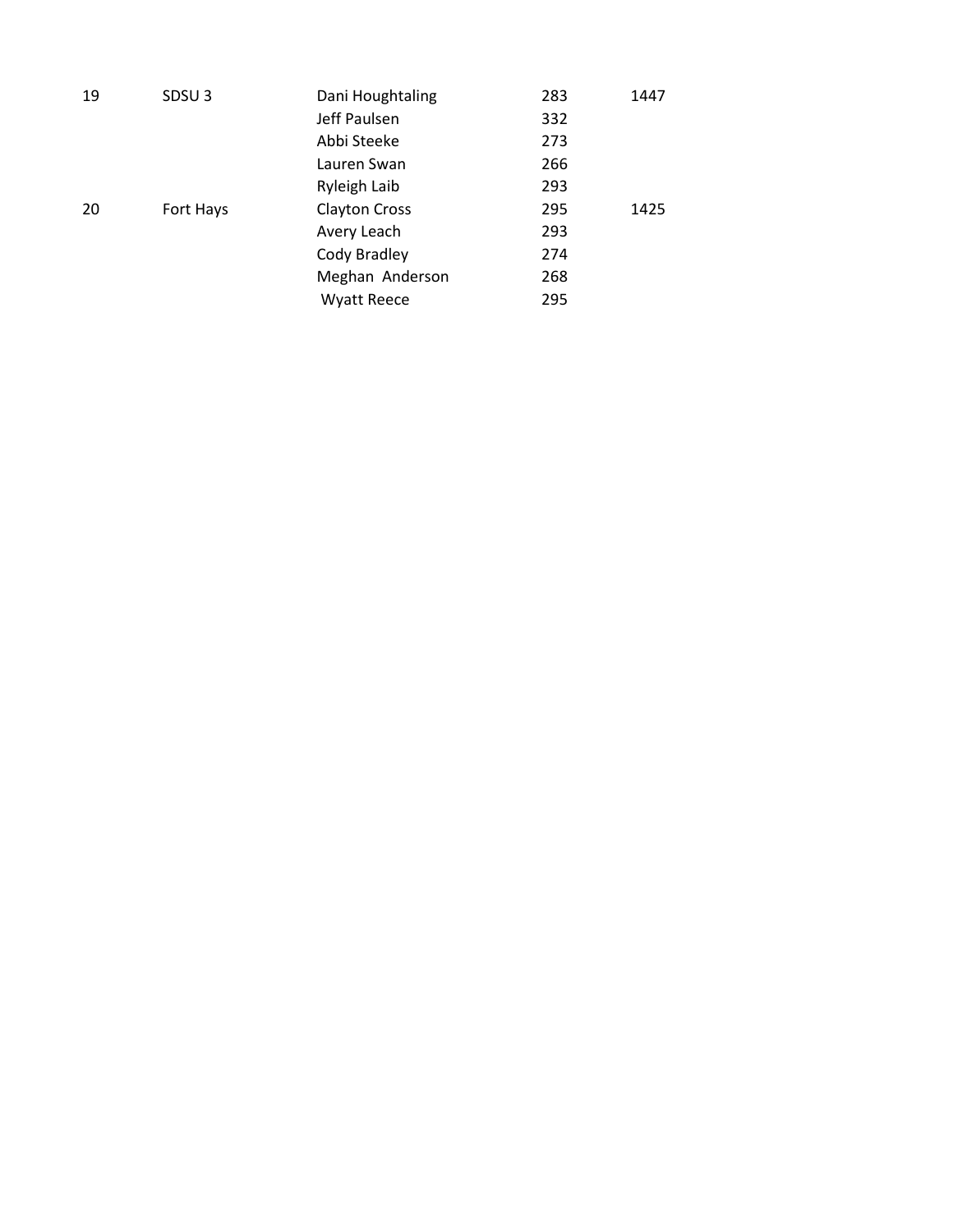# **High Team Overall Team Reasons - SR**

| <b>Place</b>   | <b>Team</b>        | <b>Team Members</b>     | <b>Score</b> | <b>Team Score Tie Breakers</b> |  |
|----------------|--------------------|-------------------------|--------------|--------------------------------|--|
| 1              | Texas A&M 2        | <b>Tar Tut</b>          | 377          | 1819                           |  |
|                |                    | <b>Gunner Crawford</b>  | 373          |                                |  |
|                |                    | Carter Burgin           | 364          |                                |  |
|                |                    | Emma Mercer             | 361          |                                |  |
|                |                    | Mason Pape              | 344          |                                |  |
| 2              | Texas A&M 1        | Logan Jackson           | 376          | 1806                           |  |
|                |                    | Katie Kempen            | 369          |                                |  |
|                |                    | Maddie Schroeder        | 325          |                                |  |
|                |                    | Kristen Massingill      | 364          |                                |  |
|                |                    | Michael Rezendes        | 372          |                                |  |
| 3              | <b>CSU</b>         | Clayton Walsh           | 358          | 1771                           |  |
|                |                    | <b>Ryleigh Travers</b>  | 363          |                                |  |
|                |                    | Paige Miller            | 321          |                                |  |
|                |                    | <b>Brooklyn Moore</b>   | 367          |                                |  |
|                |                    | <b>Tessa Tomlinson</b>  | 362          |                                |  |
| 4              | SDSU <sub>1</sub>  | Kaleb Lundstra          | 352          | 1767                           |  |
|                |                    | Kinlie Lewis            | 316          |                                |  |
|                |                    | <b>Grace Olinger</b>    | 370          |                                |  |
|                |                    | Martha Moenning         | 374          |                                |  |
|                |                    | <b>Riley Maranville</b> | 355          |                                |  |
| 5              | KSU <sub>2</sub>   | Jacob Schmeidler        | 354          | 1751                           |  |
|                |                    | Rhett Lowderman         | 334          |                                |  |
|                |                    | Kami McComb             | 331          |                                |  |
|                |                    | Tara Hummel             | 354          |                                |  |
|                |                    | Makenna Green           | 378          |                                |  |
| 6              | Western Illinois 1 | Jeb Schwager            | 306          | 1734                           |  |
|                |                    | <b>Emily Fry</b>        | 343          |                                |  |
|                |                    | Sawyer Schlipf          | 368          |                                |  |
|                |                    | Nate Brookshire         | 369          |                                |  |
|                |                    | Gage Tebo               | 348          |                                |  |
| $\overline{7}$ | KSU <sub>3</sub>   | Colby Hough             | 316          | 1728                           |  |
|                |                    | Cody Knodle             | 361          |                                |  |
|                |                    | Eric Sahagun            | 361          |                                |  |
|                |                    | Macie Weigand           | 346          |                                |  |
|                |                    | Jacob Johnson           | 344          |                                |  |
| 8              | ISU <sub>1</sub>   | Brayden Freeman         | 345          | 1715                           |  |
|                |                    | Regan Fringer           | 352          |                                |  |
|                |                    | Kaylen Stearns          | 346          |                                |  |
|                |                    | Temma Monroe            | 364          |                                |  |
|                |                    | <b>Brooke Egbert</b>    | 308          |                                |  |
| 9              | UNL <sub>1</sub>   | <b>Chase Devries</b>    | 353          | 1714                           |  |
|                |                    | Megan Schroeder         | 359          |                                |  |
|                |                    | Weston Svoboda          | 348          |                                |  |
|                |                    |                         |              |                                |  |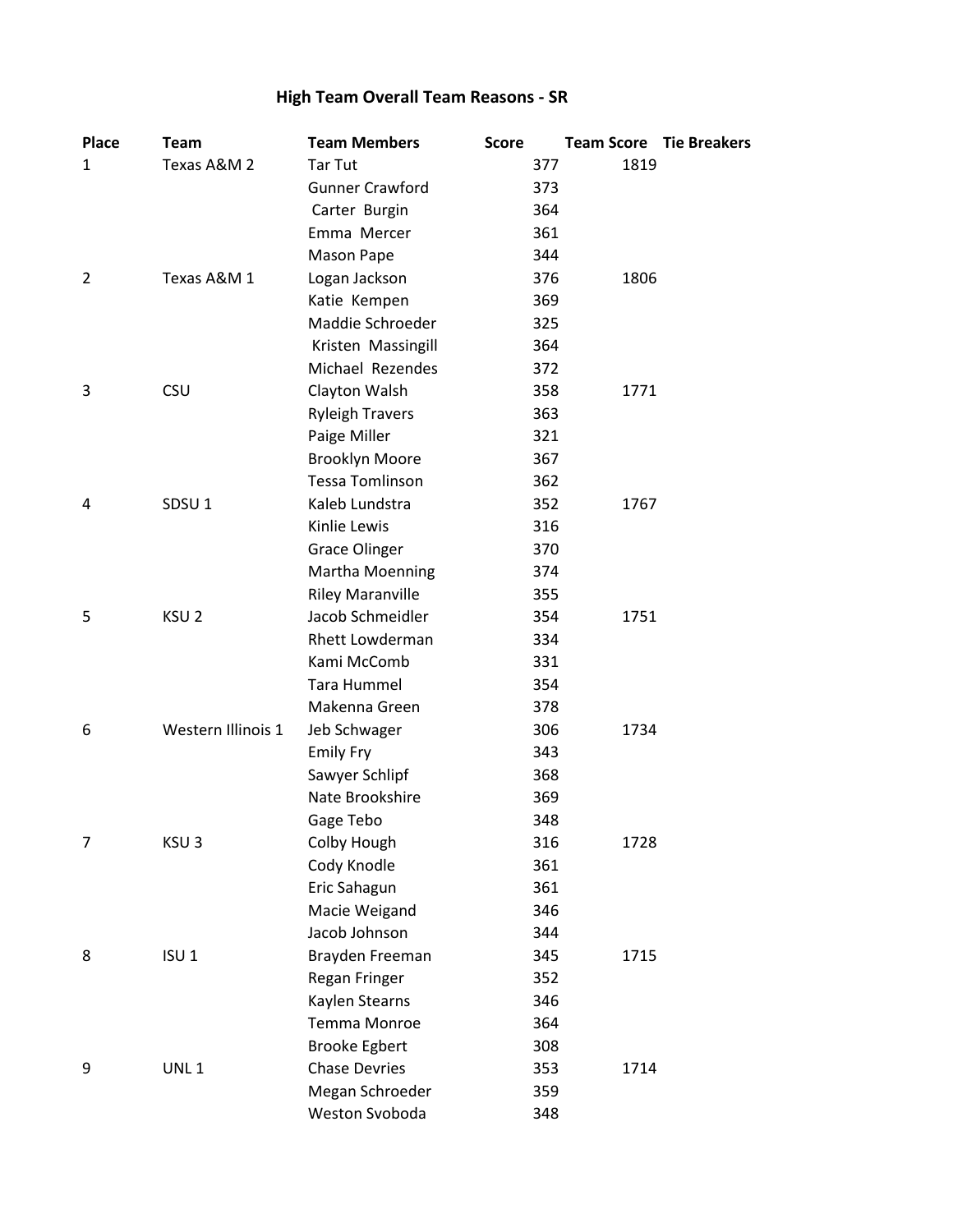|    |                   | Kolby Midcap              | 308 |      |
|----|-------------------|---------------------------|-----|------|
|    |                   | Will Carbino              | 346 |      |
| 10 | Texas A&M 3       | Logan Thomas              | 301 | 1687 |
|    |                   | Lauren Thomas             | 334 |      |
|    |                   | <b>Brooke Nervig</b>      | 353 |      |
|    |                   | Gage Hogan                | 356 |      |
|    |                   | Seth Hilfiker             | 343 |      |
| 11 | SDSU <sub>2</sub> | <b>Wyatt Helms</b>        | 340 | 1684 |
|    |                   | Jace Stagemeyer           | 350 |      |
|    |                   | <b>Riley Leeson</b>       | 348 |      |
|    |                   | Tessa Herman              | 346 |      |
|    |                   | <b>Brendan Kroksh</b>     | 300 |      |
| 12 | U of MN           | Nick Flom                 | 332 | 1681 |
|    |                   | Kestlyn Willert           | 360 |      |
|    |                   | Chloe Murphy              | 349 |      |
|    |                   | Becca Berkanpas           | 289 |      |
|    |                   | Sam Bobendrier            | 351 |      |
| 13 | ISU <sub>2</sub>  | Wyatt Johnson             | 332 | 1671 |
|    |                   | Kinsee Lettinga           | 333 |      |
|    |                   | <b>Brodrick Schmidt</b>   | 324 |      |
|    |                   | Sawyer Naatz              | 349 |      |
|    |                   | <b>Taylor Feikert</b>     | 333 |      |
| 14 | Purdue            | Anna Aarstad              | 312 | 1639 |
|    |                   | <b>Ashley Porter</b>      | 336 |      |
|    |                   | Victoria Warren           | 324 |      |
|    |                   | <b>Ryan Frantz</b>        | 343 |      |
|    |                   | <b>Bailey Grunkemeyer</b> | 324 |      |
| 15 | UNL <sub>2</sub>  | Lauren Kaliff             | 332 | 1632 |
|    |                   | Bryn Hannan               | 331 |      |
|    |                   | <b>Blake Wert</b>         | 341 |      |
|    |                   | Layne Miller              | 314 |      |
|    |                   | <b>Tyler Perrin</b>       | 314 |      |
| 16 | U of Illinois     | Cole Neubauer             | 323 | 1613 |
|    |                   | Garrett Rhode             | 346 |      |
|    |                   | Ainsley Peterson          | 331 |      |
|    |                   | Evan Link                 | 286 |      |
|    |                   | Lukas Hadden              | 327 |      |
| 17 | SDSU <sub>3</sub> | Dani Houghtaling          | 288 | 1592 |
|    |                   | Jeff Paulsen              | 336 |      |
|    |                   | Abbi Steeke               | 331 |      |
|    |                   | Lauren Swan               | 325 |      |
|    |                   | Ryleigh Laib              | 312 |      |
| 18 | Fort Hays         | <b>Clayton Cross</b>      | 338 | 1531 |
|    |                   | Avery Leach               | 318 |      |
|    |                   | Cody Bradley              | 258 |      |
|    |                   | Meghan Anderson           | 311 |      |
|    |                   | Wyatt Reece               | 306 |      |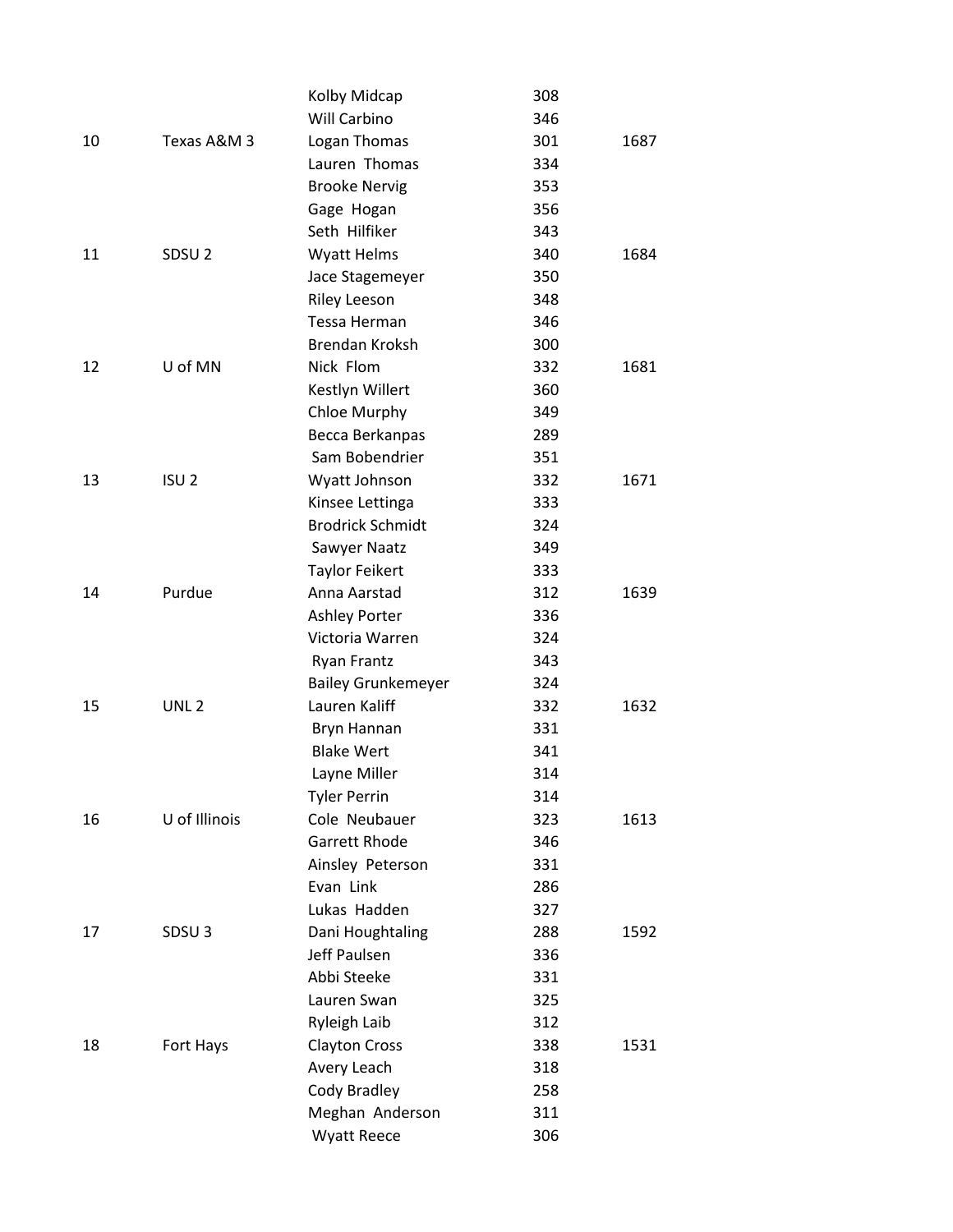| 19 | U of MO                   | Caleigh Grote             | 324 | 1519 |
|----|---------------------------|---------------------------|-----|------|
|    |                           | Sydney Burkemper          | 318 |      |
|    |                           | Lauren Crutsinger         | 316 |      |
|    |                           | <b>Clint Bailey</b>       | 273 |      |
|    |                           | Hannah Hoelscher          | 288 |      |
| 20 | <b>NDSU</b>               | <b>Brock Erickson</b>     | 314 | 1453 |
|    |                           | Jade Koski                | 306 |      |
|    |                           | Karagan Friedt            | 299 |      |
|    |                           | Katherine Mastey          | 263 |      |
|    |                           | Josi Solsaa               | 271 |      |
| 21 | U of MN Alt               | <b>Belle Patterson</b>    | 339 | 999  |
|    |                           | Nick Beske                | 333 |      |
|    |                           | Gabby Koniszczuk          | 327 |      |
| 22 | <b>CSU Alt</b>            | Lauren Frink              | 335 | 998  |
|    |                           | <b>Anthony Barnes</b>     | 344 |      |
|    |                           | Kaitlyn Lynch             | 319 |      |
| 23 | U of Illinois Alt         | Morgan Jones              | 341 | 987  |
|    |                           | Michael Myerscough        | 339 |      |
|    |                           | <b>Trevor Bickelhaupt</b> | 307 |      |
| 24 | U of MO Alt               | Dakota Pemberton          | 339 | 925  |
|    |                           | <b>Bella Caudell</b>      | 288 |      |
|    |                           | <b>Alexis Sweiger</b>     | 298 |      |
| 25 | <b>ISU Alt</b>            | Shane Duffy               | 321 | 914  |
|    |                           | Julia Orlando             | 304 |      |
|    |                           | Amanda Rea                | 289 |      |
| 26 | OK Panhandle Alt          | Abby Rogers               | 260 | 817  |
|    |                           | Jebidiah Stubbs           | 277 |      |
|    |                           | Austin Jacobs             | 280 |      |
| 27 | <b>Western Illinois 2</b> | Zach Kline                | 337 | 682  |
|    |                           | Dane Robertson            | 345 |      |
| 28 | KSU <sub>1</sub>          | <b>Tyler Dieball</b>      | 345 | 651  |
|    |                           | <b>Holly Sinning</b>      | 306 |      |
| 29 | Purdue Alt                | Joseph Wilhelm            | 284 | 614  |
|    |                           | Jonathon Stockdale        | 330 |      |
| 30 | <b>NDSU Alt</b>           | <b>Jake Sanders</b>       | 318 | 592  |
|    |                           | <b>Brooke Kunz</b>        | 0   |      |
|    |                           | Hanna Larson              | 274 |      |
| 31 | <b>UNL Alt</b>            | <b>Tristin Smith</b>      | 297 | 297  |
| 32 | Fort Hays Alt             | LeAnn Landis              | 294 | 294  |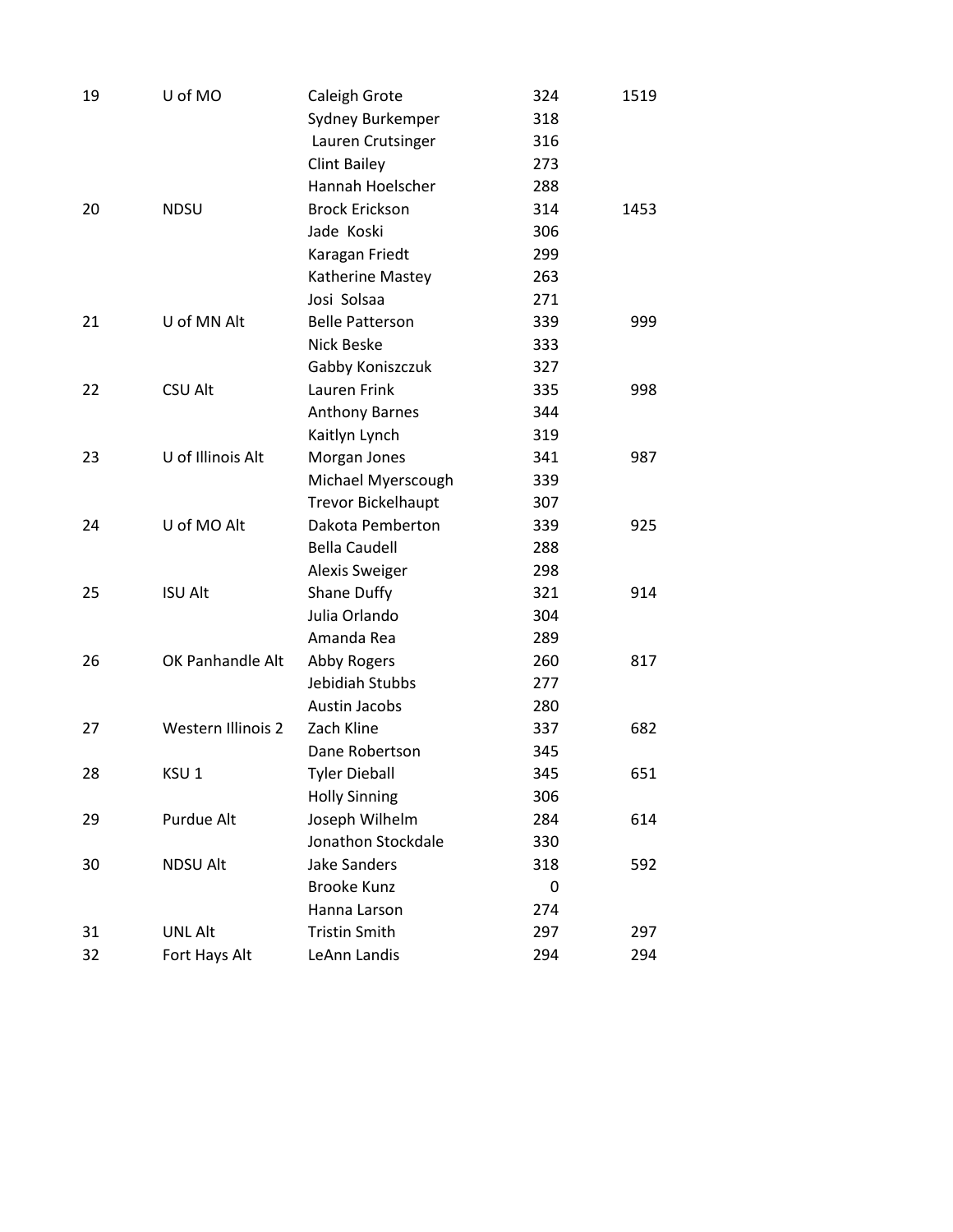### **High Team Overall - SR**

|   | Place Team         | <b>Team Members</b>     |                  |      | Indv. Score Team Score Tie Breaker(s) |
|---|--------------------|-------------------------|------------------|------|---------------------------------------|
| 1 | Texas A&M 1        | Logan Jackson           | ------<br>$-923$ | 4419 |                                       |
|   |                    | Katie Kempen            | $-878$           |      |                                       |
|   |                    | Maddie Schroeder        | $-877$           |      |                                       |
|   |                    | Kristen Massingill      | $-860$           |      |                                       |
|   | Coach:             | Michael Rezendes        | $-881$           |      |                                       |
| 2 | Texas A&M 2        | <b>Tar Tut</b>          | $-900$           | 4341 |                                       |
|   |                    | <b>Gunner Crawford</b>  | $-906$           |      |                                       |
|   |                    | Carter Burgin           | $-857$           |      |                                       |
|   |                    | Emma Mercer             | $-846$           |      |                                       |
|   |                    | Mason Pape              | $-832$           |      |                                       |
|   | Coach:             |                         |                  |      |                                       |
| 3 | Western Illinois 1 | Jeb Schwager            | $-861$           | 4332 |                                       |
|   |                    | <b>Emily Fry</b>        | $-856$           |      |                                       |
|   |                    | Sawyer Schlipf          | $-853$           |      |                                       |
|   |                    | Nate Brookshire         | $-902$           |      |                                       |
|   | Coach:             | Gage Tebo               | $-860$           |      |                                       |
| 4 | ISU <sub>1</sub>   | Brayden Freeman         | $-858$           | 4305 |                                       |
|   |                    | Regan Fringer           | $-880$           |      |                                       |
|   |                    | Kaylen Stearns          | $-837$           |      |                                       |
|   |                    | Temma Monroe            | $-884$           |      |                                       |
|   |                    | <b>Brooke Egbert</b>    | $-846$           |      |                                       |
|   | Coach:             |                         |                  |      |                                       |
| 5 | SDSU <sub>1</sub>  | Kaleb Lundstra          | $-855$           | 4288 |                                       |
|   |                    | Kinlie Lewis            | -849             |      |                                       |
|   |                    | <b>Grace Olinger</b>    | $-870$           |      |                                       |
|   |                    | Martha Moenning         | $-883$           |      |                                       |
|   | Coach:             | <b>Riley Maranville</b> | $-831$           |      |                                       |
| 6 | <b>CSU</b>         | Clayton Walsh           | $-869$           | 4283 |                                       |
|   |                    | <b>Ryleigh Travers</b>  | $-882$           |      |                                       |
|   |                    | Paige Miller            | $-843$           |      |                                       |
|   |                    | <b>Brooklyn Moore</b>   | $-848$           |      |                                       |
|   |                    | <b>Tessa Tomlinson</b>  | $-841$           |      |                                       |
|   |                    |                         |                  |      |                                       |

Coach: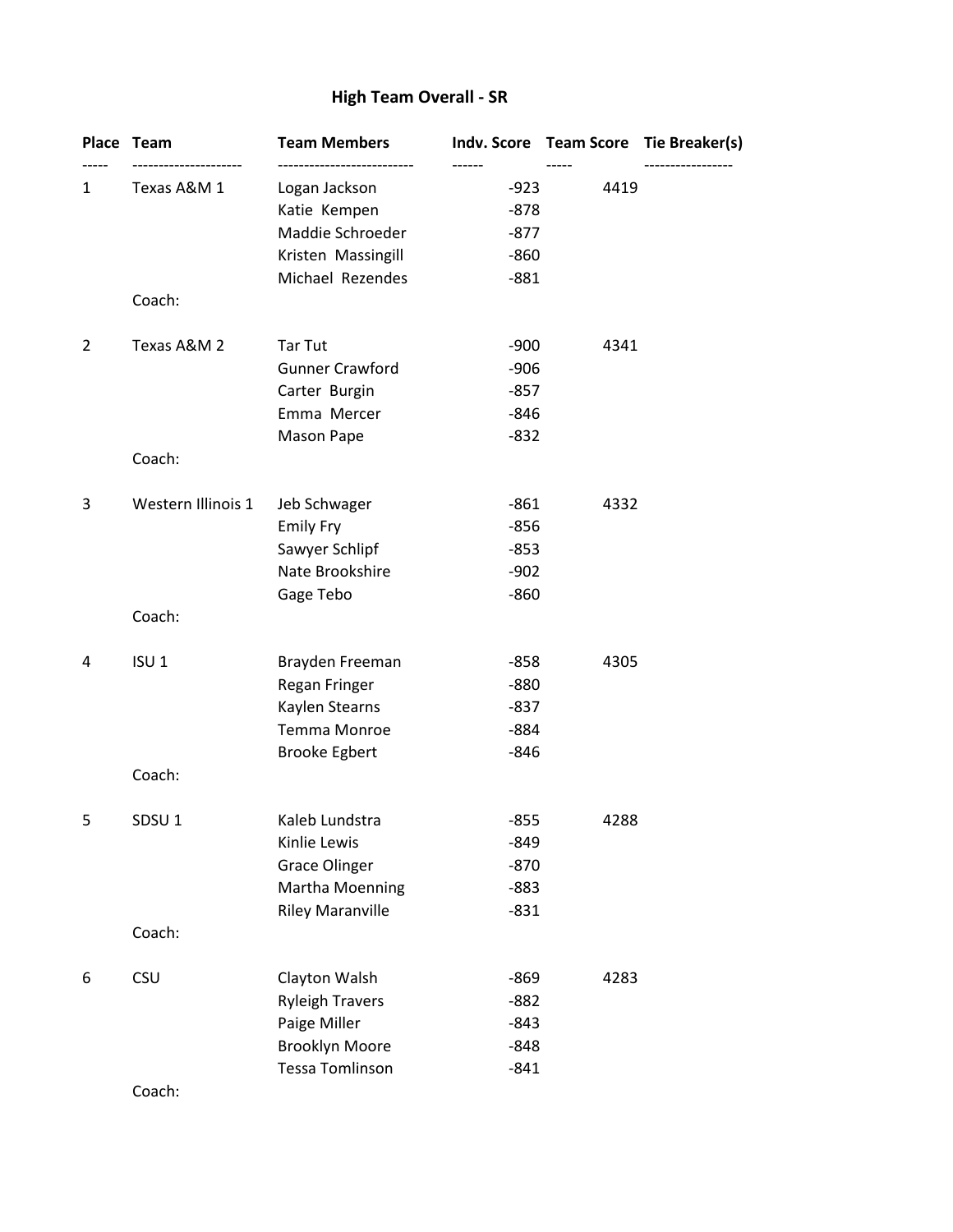| 7  | KSU <sub>3</sub>  | Colby Hough<br>Cody Knodle<br>Eric Sahagun<br>Macie Weigand                                    | $-877$<br>$-861$<br>$-857$<br>$-847$           | 4236 |
|----|-------------------|------------------------------------------------------------------------------------------------|------------------------------------------------|------|
|    |                   | Jacob Johnson                                                                                  | $-794$                                         |      |
|    | Coach:            |                                                                                                |                                                |      |
| 8  | KSU <sub>2</sub>  | Jacob Schmeidler<br>Rhett Lowderman<br>Kami McComb<br><b>Tara Hummel</b><br>Makenna Green      | $-885$<br>$-800$<br>$-835$<br>$-840$<br>$-873$ | 4233 |
|    | Coach:            |                                                                                                |                                                |      |
| 9  | U of MN<br>Coach: | Nick Flom<br>Kestlyn Willert<br>Chloe Murphy<br>Becca Berkanpas<br>Sam Bobendrier              | $-806$<br>$-868$<br>$-852$<br>$-824$<br>$-843$ | 4193 |
|    |                   |                                                                                                |                                                |      |
| 10 | SDSU <sub>2</sub> | <b>Wyatt Helms</b><br>Jace Stagemeyer<br><b>Riley Leeson</b><br>Tessa Herman<br>Brendan Kroksh | $-824$<br>-843<br>$-861$<br>$-825$<br>$-832$   | 4185 |
|    | Coach:            |                                                                                                |                                                |      |
| 11 | UNL <sub>1</sub>  | <b>Chase Devries</b><br>Megan Schroeder<br>Weston Svoboda<br>Kolby Midcap<br>Will Carbino      | $-841$<br>$-862$<br>-834<br>$-813$<br>$-822$   | 4172 |
|    | Coach:            |                                                                                                |                                                |      |
| 12 | Purdue            | Anna Aarstad<br>Ashley Porter<br>Victoria Warren<br><b>Ryan Frantz</b>                         | $-886$<br>$-809$<br>$-801$<br>$-854$           | 4145 |
|    | Coach:            | <b>Bailey Grunkemeyer</b>                                                                      | $-795$                                         |      |
| 13 | Texas A&M 3       | Logan Thomas<br>Lauren Thomas<br><b>Brooke Nervig</b><br>Gage Hogan<br>Seth Hilfiker           | $-822$<br>$-834$<br>$-807$<br>$-876$<br>$-800$ | 4139 |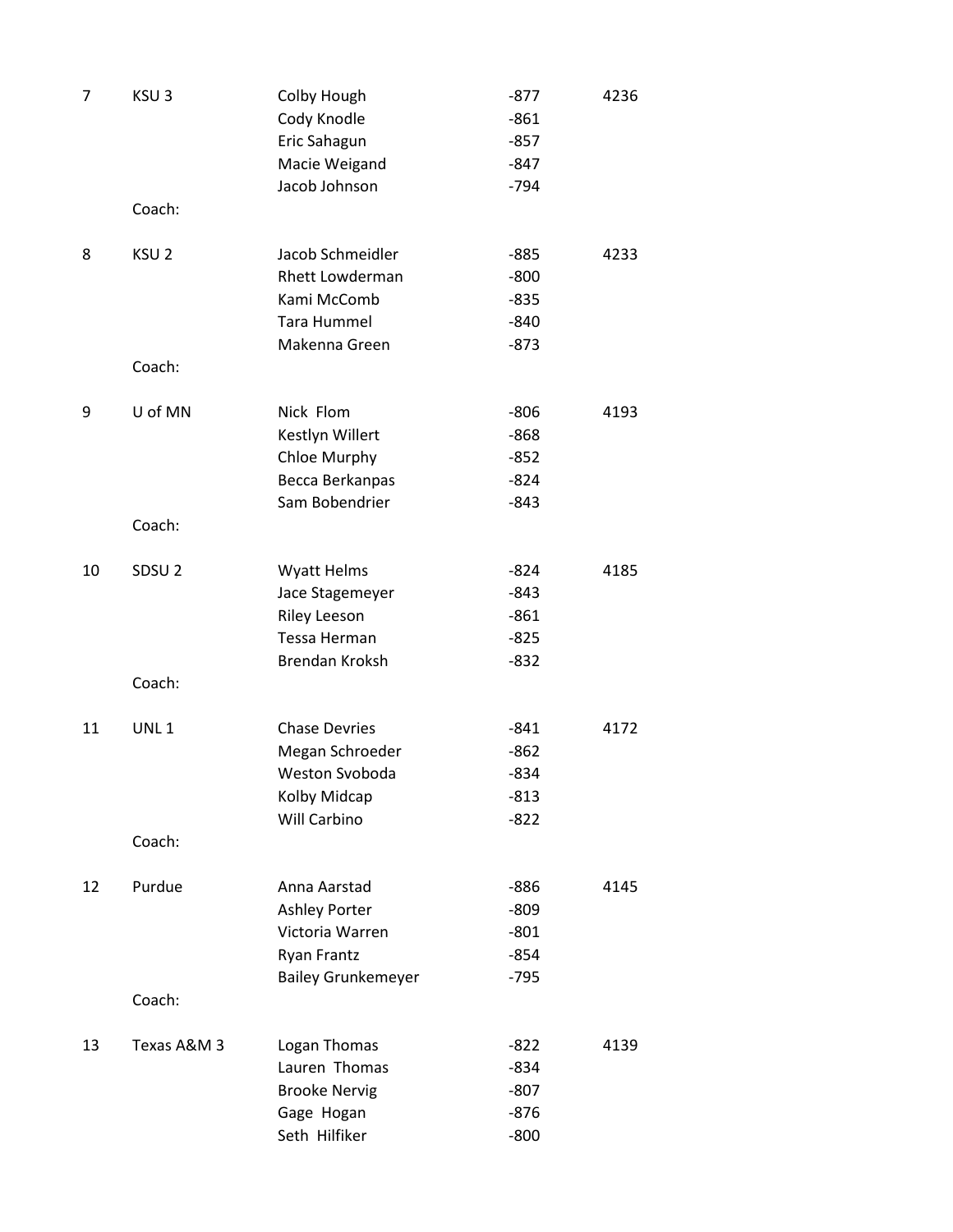### Coach:

| ISU <sub>2</sub>  | Wyatt Johnson                 | $-815$                                                                                                              | 4043   |
|-------------------|-------------------------------|---------------------------------------------------------------------------------------------------------------------|--------|
|                   |                               |                                                                                                                     |        |
|                   |                               | $-815$                                                                                                              |        |
|                   | Sawyer Naatz                  | $-812$                                                                                                              |        |
|                   | <b>Taylor Feikert</b>         | $-802$                                                                                                              |        |
|                   |                               |                                                                                                                     |        |
| U of Illinois     | Cole Neubauer                 | $-737$                                                                                                              | 3990   |
|                   | <b>Garrett Rhode</b>          | $-858$                                                                                                              |        |
|                   | Ainsley Peterson              | $-771$                                                                                                              |        |
|                   | Evan Link                     | $-828$                                                                                                              |        |
|                   | Lukas Hadden                  | $-796$                                                                                                              |        |
|                   |                               |                                                                                                                     |        |
| SDSU <sub>3</sub> | Dani Houghtaling              | $-742$                                                                                                              | 3927   |
|                   | Jeff Paulsen                  | $-854$                                                                                                              |        |
|                   | Abbi Steeke                   | $-783$                                                                                                              |        |
|                   | Lauren Swan                   | $-762$                                                                                                              |        |
|                   | Ryleigh Laib                  | $-786$                                                                                                              |        |
| Coach:            |                               |                                                                                                                     |        |
| U of MO           | Caleigh Grote                 | $-803$                                                                                                              | 3925   |
|                   | Sydney Burkemper              | $-796$                                                                                                              |        |
|                   | Lauren Crutsinger             | $-828$                                                                                                              |        |
|                   | <b>Clint Bailey</b>           | $-757$                                                                                                              |        |
|                   | Hannah Hoelscher              | $-741$                                                                                                              |        |
| Coach:            |                               |                                                                                                                     |        |
| UNL <sub>2</sub>  | Lauren Kaliff                 | $-805$                                                                                                              | 3877   |
|                   |                               | $-748$                                                                                                              |        |
|                   | <b>Blake Wert</b>             | $-809$                                                                                                              |        |
|                   | Layne Miller                  | $-761$                                                                                                              |        |
|                   | <b>Tyler Perrin</b>           | $-754$                                                                                                              |        |
| Coach:            |                               |                                                                                                                     |        |
|                   |                               | $-813$                                                                                                              | 3813   |
|                   |                               | $-776$                                                                                                              |        |
|                   | Cody Bradley                  | $-741$                                                                                                              |        |
|                   |                               | $-740$                                                                                                              |        |
|                   | <b>Wyatt Reece</b>            | $-743$                                                                                                              |        |
| Coach:            |                               |                                                                                                                     |        |
| <b>NDSU</b>       | <b>Brock Erickson</b>         | $-801$                                                                                                              | 3780   |
|                   | Jade Koski                    | $-752$                                                                                                              |        |
|                   | Karagan Friedt                | $-751$                                                                                                              |        |
|                   | Coach:<br>Coach:<br>Fort Hays | Kinsee Lettinga<br><b>Brodrick Schmidt</b><br>Bryn Hannan<br><b>Clayton Cross</b><br>Avery Leach<br>Meghan Anderson | $-799$ |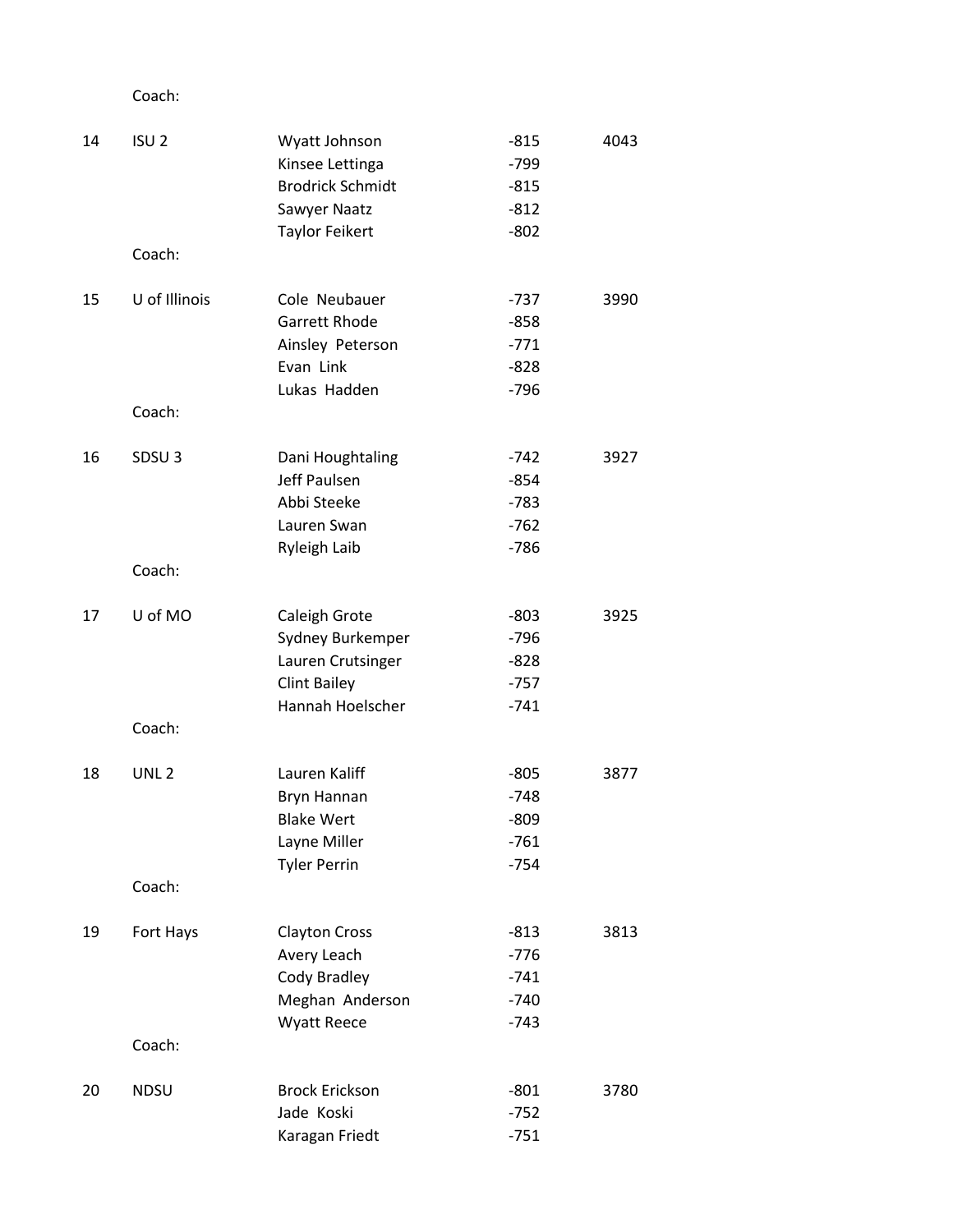|    |                    | Katherine Mastey            | $-772$           |      |
|----|--------------------|-----------------------------|------------------|------|
|    | Coach:             | Josi Solsaa                 | $-704$           |      |
|    |                    |                             |                  |      |
| 21 | U of MN Alt        | <b>Belle Patterson</b>      | -838             | 2504 |
|    |                    | Nick Beske                  | $-840$           |      |
|    |                    | Gabby Koniszczuk            | $-826$           |      |
|    | Coach:             |                             |                  |      |
| 22 | <b>CSU Alt</b>     | Lauren Frink                | -809             | 2455 |
|    |                    | Anthony Barnes              | $-820$           |      |
|    |                    | Kaitlyn Lynch               | $-826$           |      |
|    | Coach:             |                             |                  |      |
| 23 | U of Illinois Alt  | Morgan Jones                | $-822$           | 2435 |
|    |                    | Michael Myerscough          | $-854$           |      |
|    |                    | Trevor Bickelhaupt          | $-759$           |      |
|    | Coach:             |                             |                  |      |
|    |                    |                             |                  |      |
| 24 | <b>ISU Alt</b>     | Shane Duffy                 | $-807$           | 2428 |
|    |                    | Julia Orlando<br>Amanda Rea | $-794$<br>$-827$ |      |
|    | Coach:             |                             |                  |      |
|    |                    |                             |                  |      |
| 25 | U of MO Alt        | Dakota Pemberton            | $-816$           | 2295 |
|    |                    | <b>Bella Caudell</b>        | $-742$           |      |
|    |                    | <b>Alexis Sweiger</b>       | $-737$           |      |
|    | Coach:             |                             |                  |      |
| 26 | OK Panhandle Alt   | Abby Rogers                 | $-733$           | 2194 |
|    |                    | Jebidiah Stubbs             | $-730$           |      |
|    |                    | Austin Jacobs               | $-731$           |      |
|    | Coach:             |                             |                  |      |
|    |                    |                             |                  |      |
| 27 | Western Illinois 2 | Zach Kline                  |                  | 1694 |
|    |                    | Dane Robertson              | $-831$<br>$-863$ |      |
|    | Coach:             |                             |                  |      |
|    |                    |                             |                  |      |
| 28 | KSU <sub>1</sub>   | <b>Tyler Dieball</b>        | $-872$           | 1652 |
|    |                    | <b>Holly Sinning</b>        | $-780$           |      |
|    | Coach:             |                             |                  |      |
| 29 | Purdue Alt         | Joseph Wilhelm              | $-707$           | 1533 |
|    |                    | Jonathon Stockdale          | $-826$           |      |
|    | Coach:             |                             |                  |      |